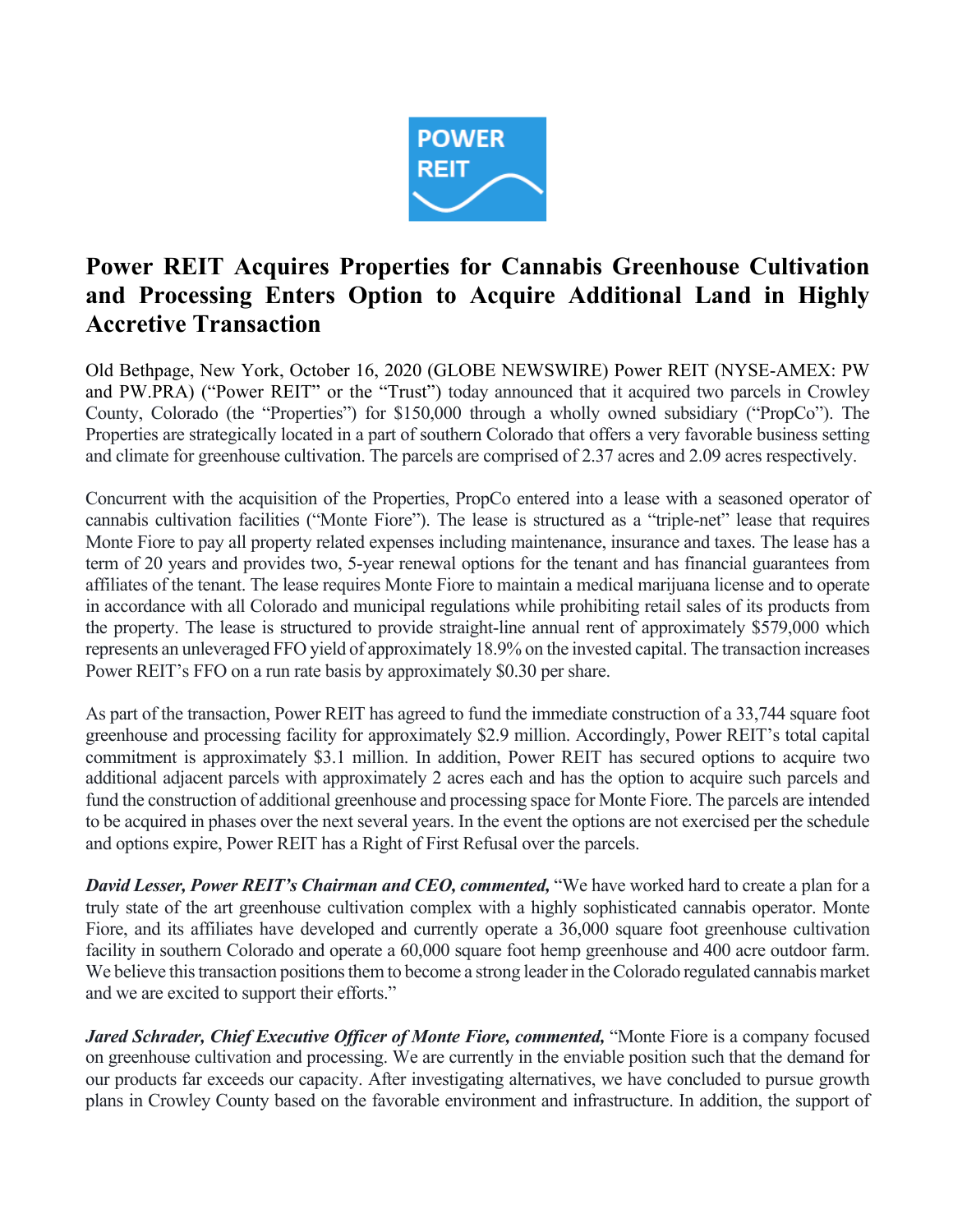Power REIT allows us to accelerate our growth and work toward our objective of becoming a large-scale lowcost producer of the highest quality cannabis and cannabis related products.

Monte Fiore is dedicated to producing consistent, top quality cannabis in a sustainable manner. We are craftdriven creators, meaning we prioritize producing the best product over generating the most hype. And by using industry leading genetics and practicing completely pesticide free hydronic cultivation, we can serve our customers better and foster a blazing passion for our product. We are excited to have the support of Power REIT and look forward to expanding this relationship over time at this location as well as other potential opportunities."

*Nick Perrino, President of Monte Fiore, commented,* "Upon completion of construction, the greenhouse campus will have exceptional performance to grow high quality cannabis at a competitive cost. We will also have a state-of-the-art processing facility that will allow us to capture significant market share for our cannabis derived products. We pride ourselves on the ability to perpetually harvest approximately 1,000 plants per week. Upon completion of this cultivation facility, we expect this number to grow to approximately 2,000 plants per week. Power REIT moves us towards our vision of becoming a large-scale producer of the highest quality cannabis and cannabis products in Colorado."

#### **FFO ASSUMPTIONS**

The acquisition described above is immediately accretive to CORE FFO by adding approximately \$579,000 of straight-line rent that translates to incremental CORE FFO of approximately \$0.30 per share per annum on a run rate basis. Omitting any future acquisition or financing activity, this transaction along with the other recently announced greenhouse related transactions should increase CORE FFO per share to approximately \$2.04 per year on an annualized run rate basis which compares to \$0.56 per share prior to embarking on our updated business plan in July 2019.

Power REIT is currently focusing on additional accretive acquisition opportunities within its targeted markets while simultaneously seeking non-diluticve capital sources to fund this pipeline. As of this announcement, approximately \$16.6 million has been committed to transactions since completing the previously disclosed debt financing.

*Mr. Lesser*, *concluded* Since embarking on our new business plan focused on Controlled Environment Agriculture properties in July 2019, Power REIT has now demonstrated dramatic growth in FFO. Our FFO per share for the second quarter of 2019 was \$0.14 and we are now offering guidance that our run rate FFO based is \$0.51 per share per quarter assuming no additional transactions beyond what has now been announced. This represents 264% growth in a little over a year. Given our relatively small size coupled with the attractive rates of return that Power REIT is investing in greenhouse properties, translates to the potential for significant additional growth. Power REIT is actively working on a capital plan to continue its dramatic growth. Power REIT currently trades at less than a 10x multiple of its forward FFO guidance. As such, Power REIT trades at a lower multiple than typical REITs and yet has a clear path to growth that far exceed the REIT market in general. I believe this represents a compelling opportunity for investment that should generate attractive risk adjusted returns."

# **UPDATED INVESTOR PRESENTATION**

Power REIT has posted an updated investor presentation to its website: www.pwreit.com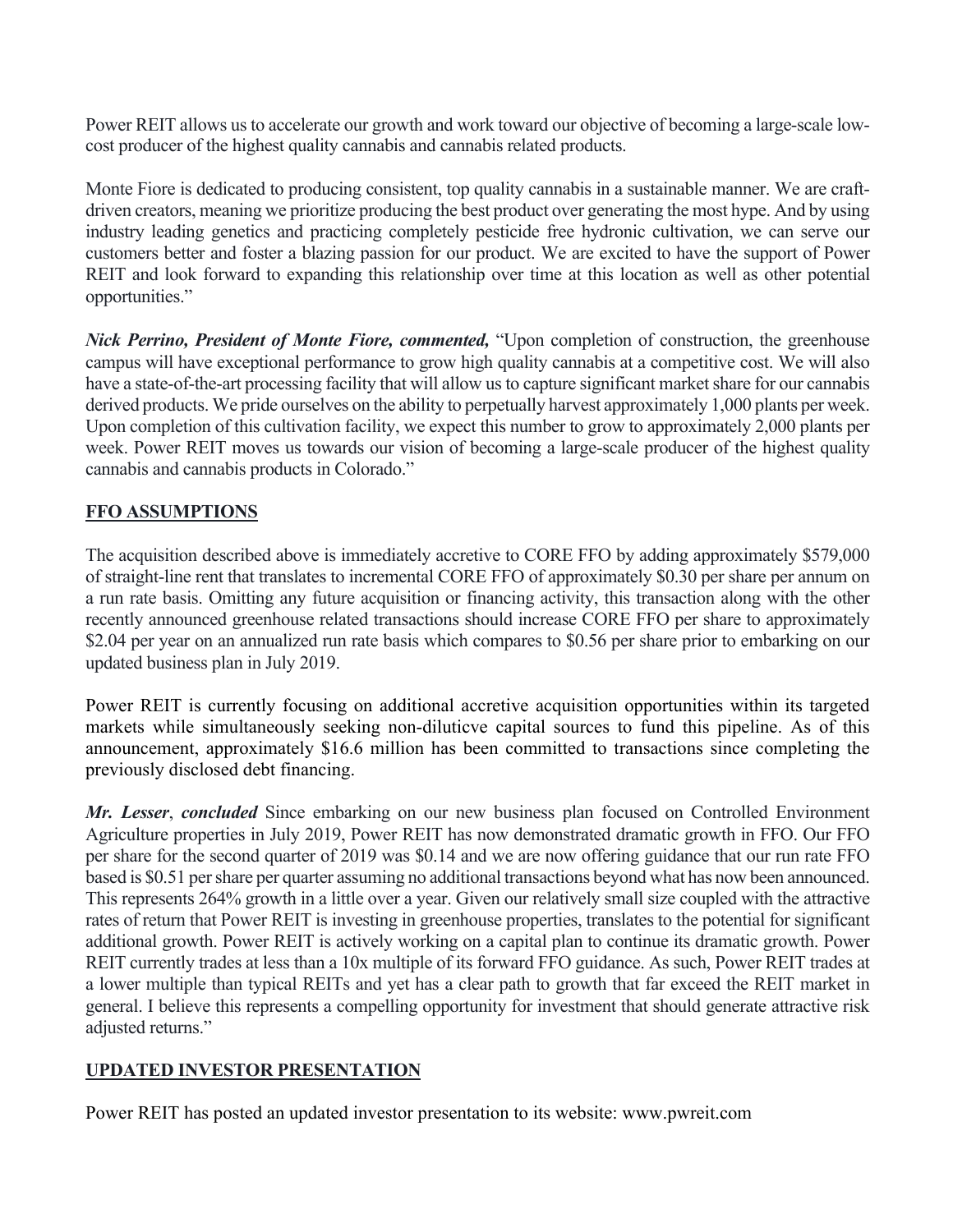### **STATEMENT ON SUSTAINABILITY**

Power REIT owns real estate related to infrastructure assets including properties for Controlled Environment Agriculture (CEA Facilities), Renewable Energy and Transportation.

**CEA Facilities**, such as greenhouses, provide an extremely environmentally friendly solution, which consume approximately 70% less energy than indoor growing operations that do not benefit from "free" sunlight. CEA facilities use 90% less water than field grown plants, and all of Power REIT's greenhouse properties operate without the use of pesticides and avoid agricultural runoff of fertilizers and pesticides. These facilities cultivate medical Cannabis, which has been recommended to help manage a myriad of medical symptoms, including seizures and spasms, multiple sclerosis, post-traumatic stress disorder, migraines, arthritis, Parkinson's disease, and Alzheimer's.

**Renewable Energy** assets are comprised of land and infrastructure associated with utility scale solar farms. These projects produce power without the use of fossil fuels thereby lowering carbon emissions. The solar farms produce approximately 50,000,000 kWh of electricity annually which is enough to power approximately 4,600 home on a carbon free basis.

**Transportation** assets are comprised of land associated with a railroad, an environmentally friendly mode of bulk transportation.

#### **ABOUT MONTE FIORE**

Monte Fiore, and its affiliates, is a Colorado state-licensed producer of premium cannabis and manufacturer of cannabis derived products. Monte Fiore operates a 36,000 square foot cannabis cultivation and processing facility in southern Colorado. In addition, Monte Fiore operates a 60,000 square foot hemp culrivation greenhouse and 400 acre farm in southern Colorado. Monte Fiore is currently proceeding with the construction of a 33,744 square foot greenhouse and processing facility to meet the demand for its cannabis and cannabis derived products.

Additional information about Monte Fiore can be found on its website: https://www.montefiorefarms.com

# **ABOUT POWER REIT**

Power REIT is a real estate investment trust (REIT) that owns real estate related to infrastructure assets including properties for Controlled Environment Agriculture, Renewable Energy and Transportation. Power REIT is actively seeking to expand its real estate portfolio related to Controlled Environment Agriculture.

Additional information about Power REIT can be found on its website: www.pwreit.com

# **CAUTIONARY STATEMENT ABOUT FORWARD-LOOKING STATEMENTS**

This document includes forward-looking statements within the meaning of the U.S. securities laws. Forward-looking statements are those that predict or describe future events or trends and that do not relate solely to historical matters. You can generally identify forward-looking statements as statements containing the words "believe," "expect," "will," "anticipate," "intend," "estimate," "project," "plan," "assume", "seek" or other similar expressions, or negatives of those expressions, although not all forward